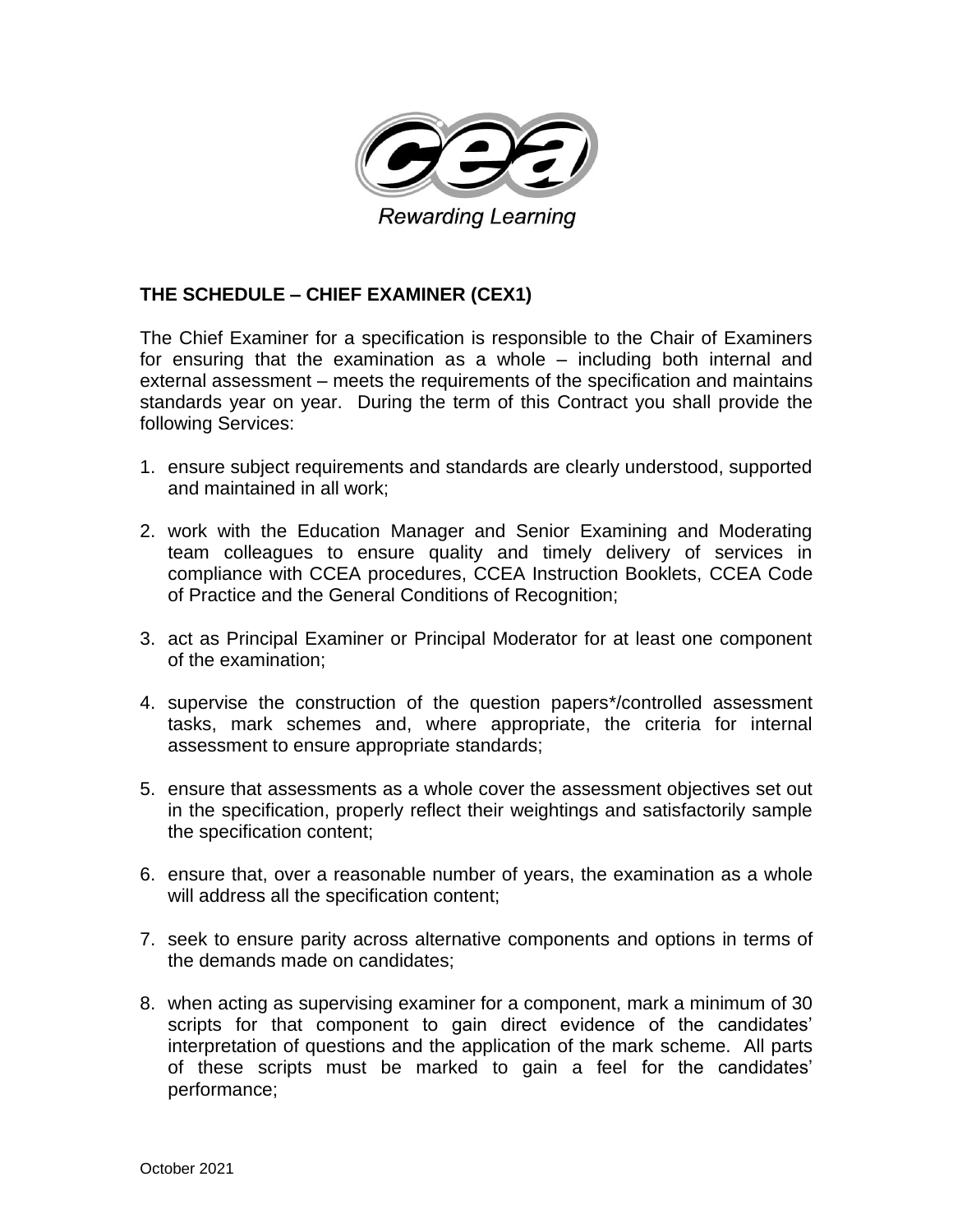- 9. when acting as a supervising examiner for a component, monitor the standards of marking for all the Examiners on the paper, including any Assistant Principal Examiners and team leaders; take appropriate steps to ensure consistency and accuracy; and report on the marking of examiners for that component during the Review of Marking and Awarding meeting;
- 10.submit, as directed by CCEA, an evaluation report on the examination in that specification;

## **The Services as specified in points 1-7 above will involve:**

- devising, under the management of the Education Manager, (a) the subject specific timetable for the production of question papers/controlled assessment and mark schemes;
	- (b) the assessment grids for the question papers/controlled assessment and mark schemes.
- producing and/or co-ordinating the production of:
	- (a) the question papers/controlled assessment and mark schemes at each stage of drafting and finalising;
	- (b) the report on the examination.
- providing the amended first proof following the QPEC meeting;
- proofreading the printer's proofs of the question papers/controlled assessment and mark schemes at each stage of the production process;
- standardising of the marking of scripts (including the preparation for and the conduct of standardising meetings);
- monitoring the standards of work of each Principal Examiner;
- participating in the decision making procedures during the Review of Marking and Awarding Meeting by:

(a) reporting on the marking of Examiners/Supervising Examiners; (b) recommending grade boundaries.

- 11.be available during the Post Results period to conduct review of scripts;
- 12. train and mentor new senior team personnel;
- 13.ensure that all work for CCEA, including information exchanged at CCEA meetings or whilst on CCEA business, remains confidential and is not discussed or reviewed in public places;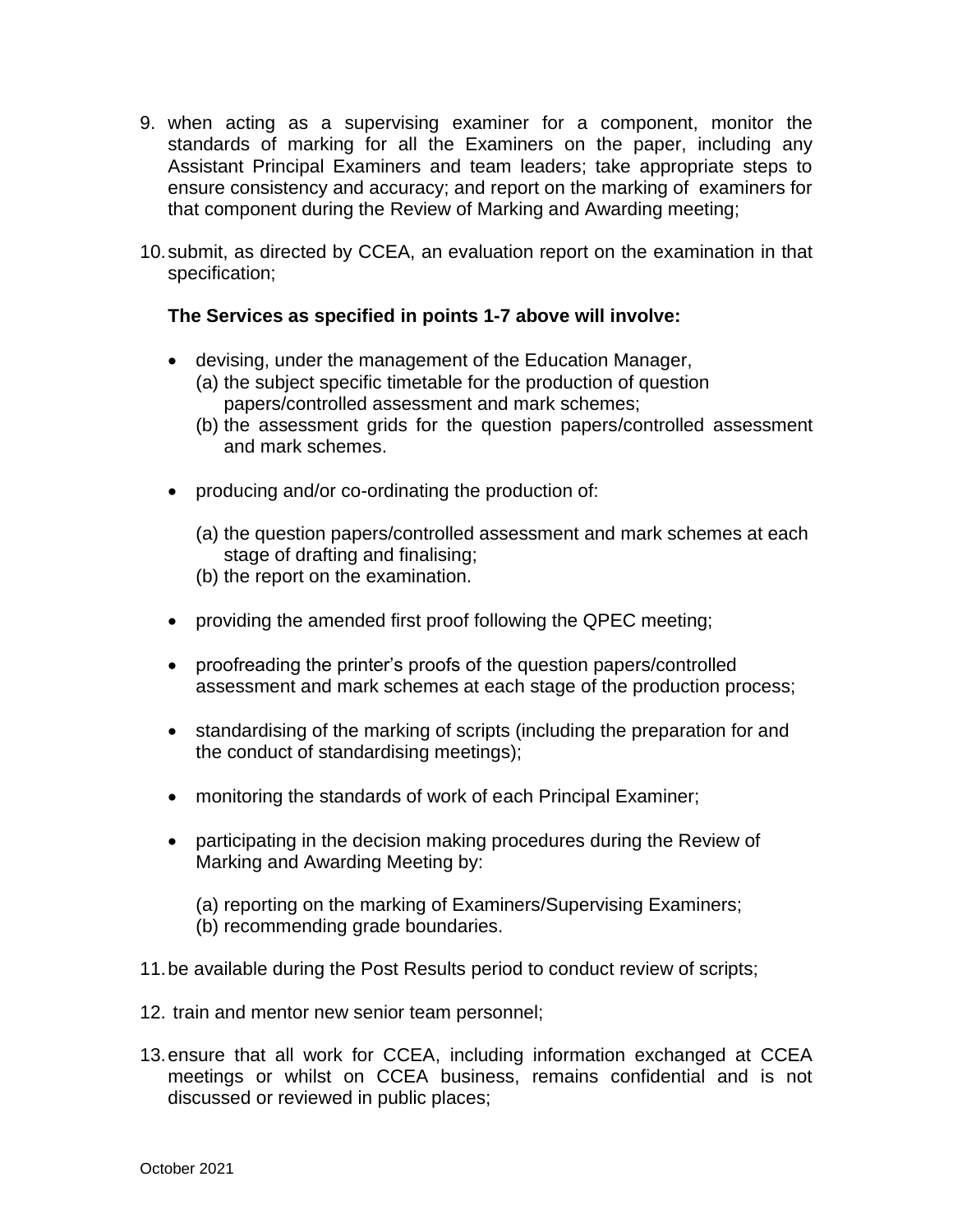- 14.attend all meetings face to face or online, and to follow protocols as outlined by CCEA at the start of the meeting (meetings may be recorded depending on business need. Attendees will be notified of this before the meeting commences);
- 15. ensure that all work is carried out to a high standard and is completed within agreed deadlines;
- 16.conduct teacher support events and/or centre visits where required by the Education Manager;
- 17.engage in modernisation projects/developments and assist in the development of materials in support of the relevant specification;
- 18.to mark atypical scripts (including Irish Medium) as requested by the Qualifications Manager;
- 19.when marking atypical scripts (including Irish Medium), insert marks awarded on to the RM assessor directly;
- 20.attend training courses arranged by CCEA, in relation to new methods, techniques of assessment and administrative procedures;
- 21.engage in contract performance management with the Education Manager;
- 22.support CCEA as directed with its strategic modernisation programme for examinations and assessments. This can include but is not limited to: reviewing and testing new technologies and processes, participating in pilot projects and providing detailed feedback to improve learning and development;
- 23.perform any other services such as CCEA may reasonably require in respect of/relevant to the development of examinations.

\*Throughout this document the phrase *question papers* is to be interpreted as including the range of examination materials produced (eg tapes, tasks, resource materials) in addition to the question papers and mark schemes as relevant to the subject.

**Please note:** If a Chief Examiner is leading a meeting on CCEA's premises, it is their responsibility, at the beginning of each meeting, to make those members attending aware of fire evacuation procedures.

### **CONFIDENTIALITY AND PROFESSIONAL INTEGRITY**